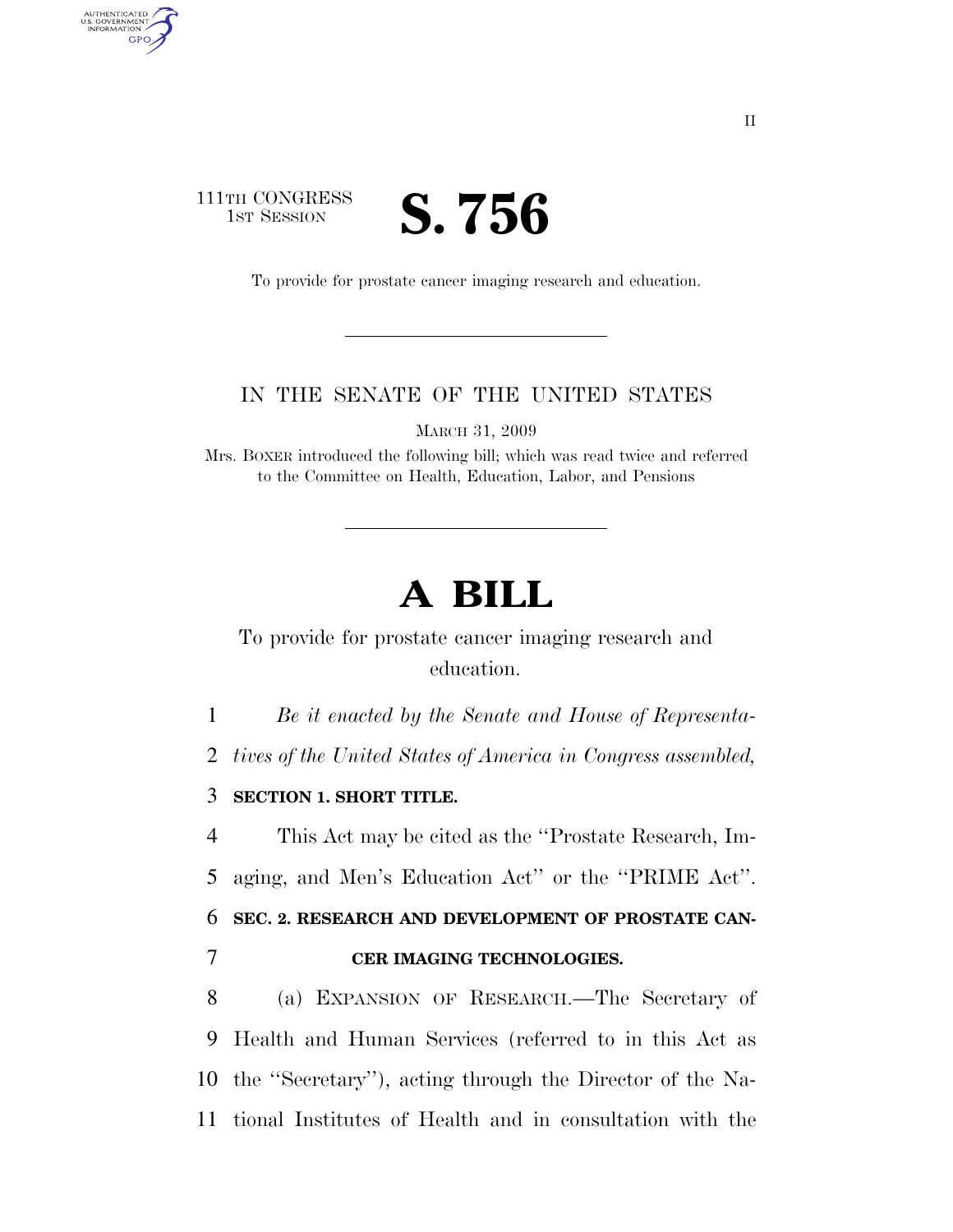Secretary of Defense, shall carry out a program to expand and intensify research to develop innovative advanced im- aging technologies for prostate cancer detection, diagnosis, and treatment comparable to state-of-the-art mammog-raphy technologies.

 (b) AUTHORIZATION OF APPROPRIATIONS.—There is authorized to be appropriated to carry out this section, \$100,000,000 for each of fiscal years 2010 through 2014.

## **SEC. 3. PUBLIC AWARENESS AND EDUCATION CAMPAIGN.**

 (a) NATIONAL CAMPAIGN.—The Secretary shall carry out a national campaign to increase the awareness and knowledge of Americans with respect to the need for pros- tate cancer screening and for improved detection tech-nologies.

 (b) REQUIREMENTS.—The national campaign con-ducted under subsection (a) shall include—

 (1) roles for the Health Resources Services Ad- ministration, the Office on Minority Health of the Department of Health and Human Services, the Centers for Disease Control and Prevention, and the Office of Minority Health of the Centers for Disease Control and Prevention; and

 (2) the development and distribution of written educational materials, and the development and placing of public service announcements, that are in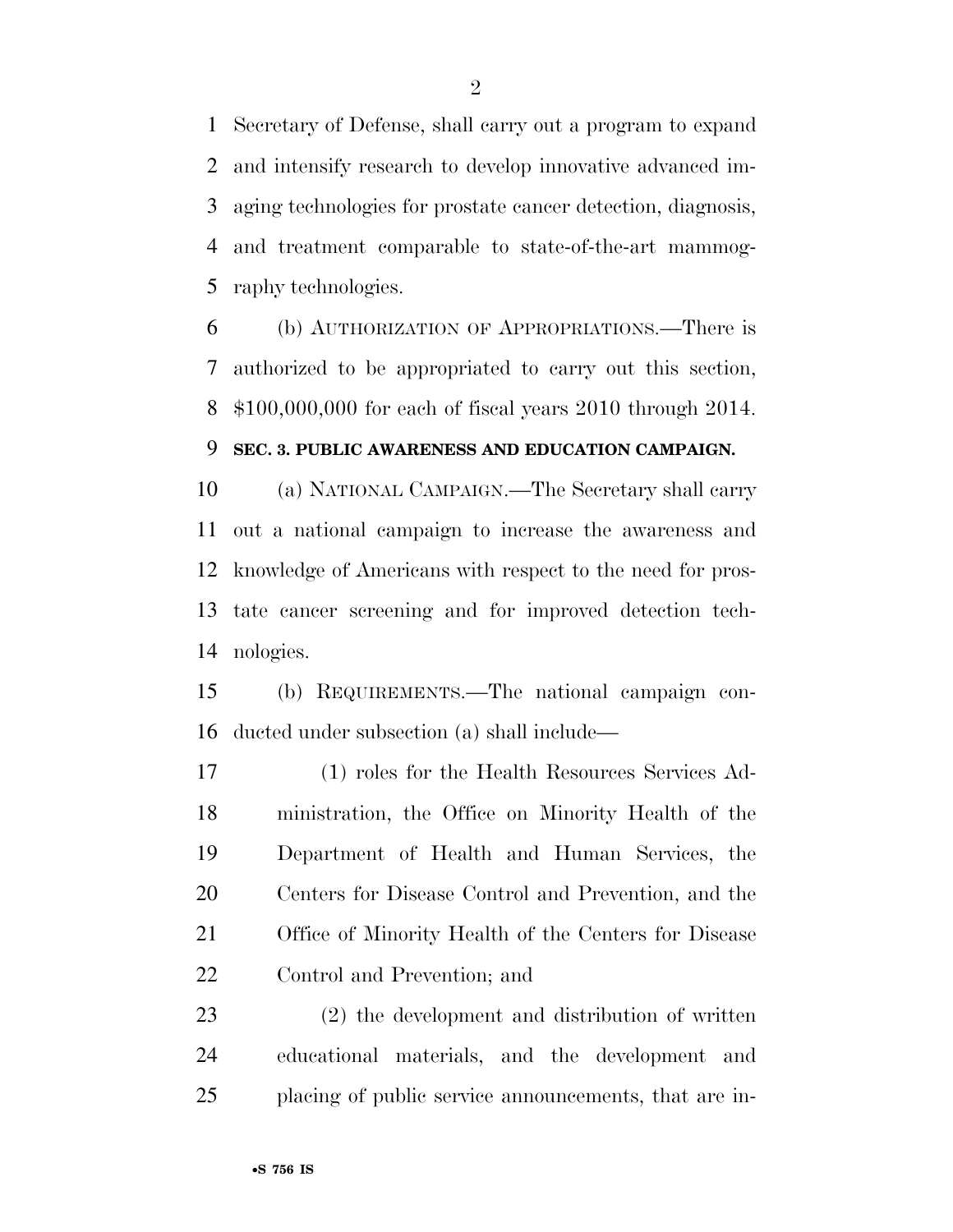tended to encourage men to seek prostate cancer screening and to create awareness of the need for improved imaging technologies for prostate cancer detection and minimally invasive treatment.

 (c) RACIAL DISPARITIES.—In developing the national campaign under subsection (a), the Secretary shall recog- nize and address the racial disparities in the incidences of prostate cancer and mortality rates with respect to such disease.

 (d) GRANTS.—The Secretary shall establish a pro- gram to award grants to nonprofit private entities to en- able such entities to test alternative outreach and edu- cation strategies to increase the awareness and knowledge of Americans with respect to the need for prostate cancer screening and improved imaging technologies.

 (e) AUTHORIZATION OF APPROPRIATIONS.—There is authorized to be appropriated to carry out this section, \$10,000,000 for each of fiscal years 2010 through 2014. **SEC. 4. IMPROVING PROSTATE CANCER SCREENING BLOOD TESTS.** 

 (a) IN GENERAL.—The Secretary, in coordination with the Secretary of Defense, shall carry out research to develop an improved prostate cancer screening blood test using in-vitro detection.